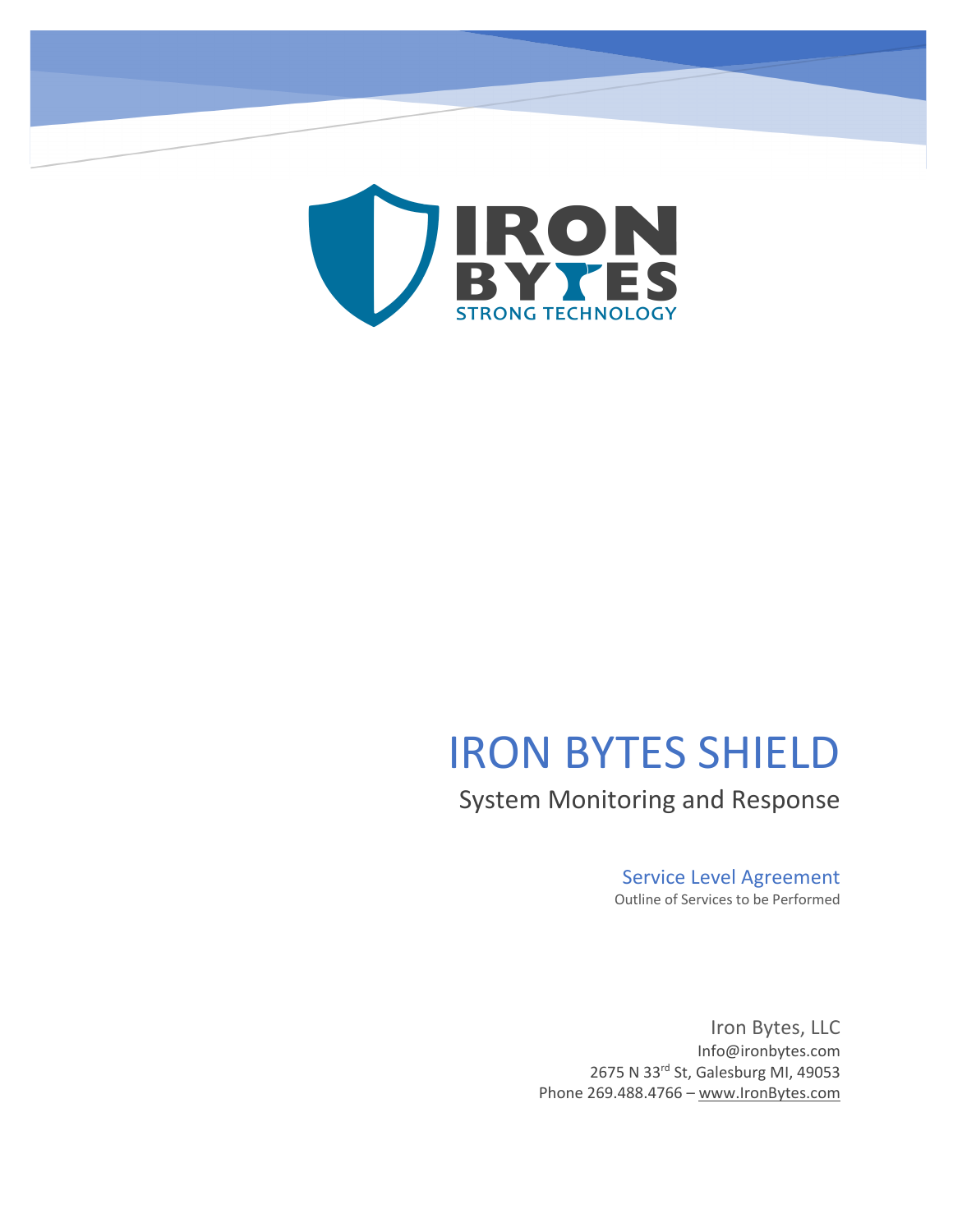|  | Contents |
|--|----------|
|  |          |

| Contents |  |
|----------|--|
|          |  |
|          |  |
|          |  |
|          |  |
|          |  |
|          |  |
|          |  |
|          |  |
|          |  |
|          |  |
|          |  |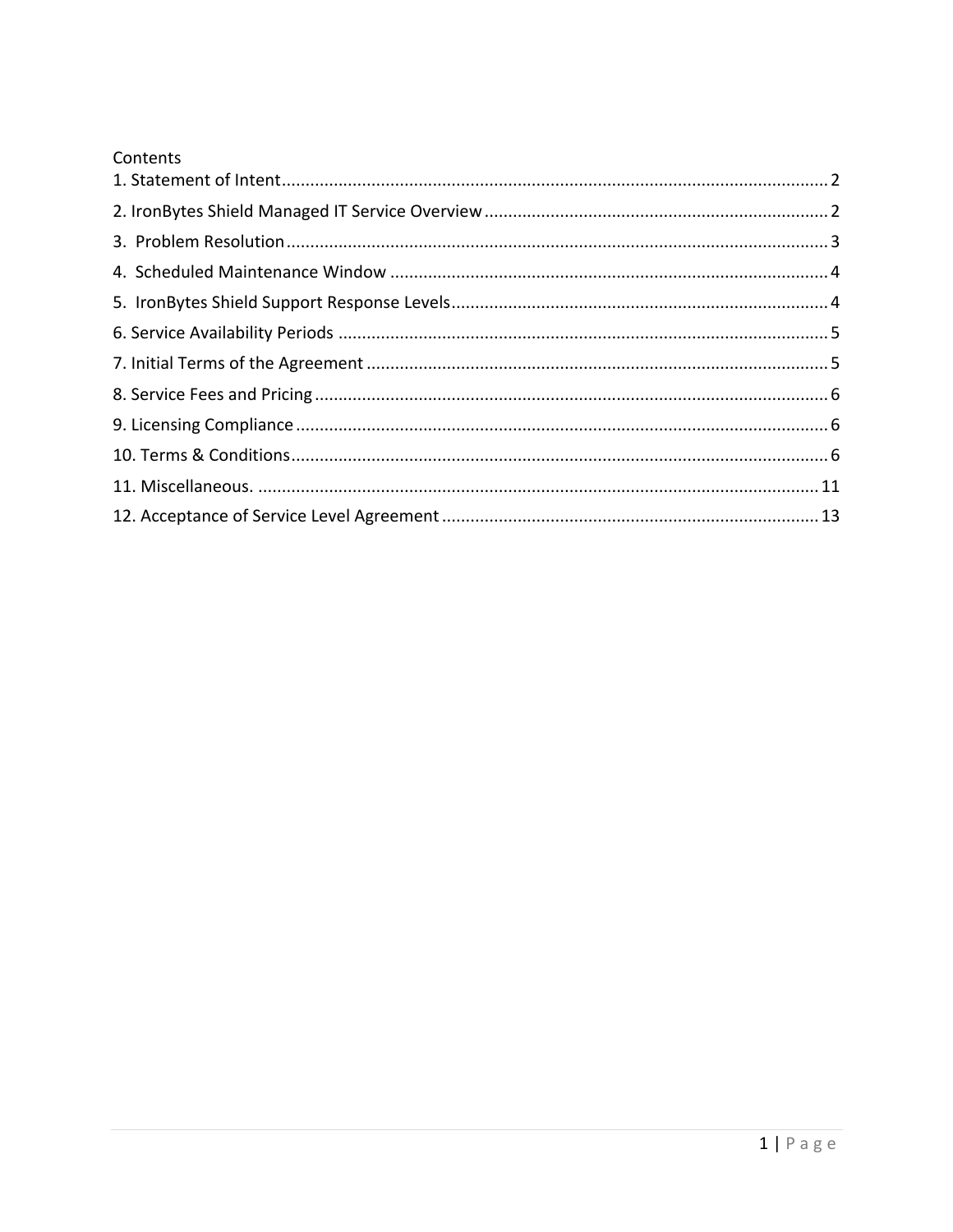# 1. Statement of Intent

This Service Level Agreement (also referred to as "Agreement") documents the characteristics of technology services that are required by CUSTOMER NAME ("Customer") as they are mutually understood and agreed to by representatives of IronBytes, LLC doing business under the assumed name of IronBytes and Customer. The purpose of the Service Level Agreement is to ensure that the proper elements and commitment are in place by both parties in order to provide optimal technical services for the Customer's business functions.

# 2. IronBytes Shield Managed IT Service Overview

The Customer requires a consistent level of technical support throughout the year. IronBytes, a technology service provider, has responded to this requirement by offering the following IronBytes Shield Managed IT Service. In order to execute this service, IronBytes will work with the Customer to perform the following services related to workstations, servers, and networking equipment that are covered under the IronBytes Shield Managed IT Service:

- 1. Monitor system utilization (CPU utilization, Disk utilization, RAM details, Disk volume, Reboots, Hardware changes);
- 2. Network Device monitoring though SNMP/TCP;
- 3. Process/Service Monitoring;
- 4. Apply necessary Microsoft patches and updates on a scheduled basis;
- 5. Monitor and restart failed critical services;
- 6. Monitor online and offline status of servers;
- 7. Provide responses to system and service failures and alerts to facilitate onsite and remote support as needed;
- 8. Monitor Windows event and alert logs;
- 9. Provide a call ticketing system for the Customer to place and track service requests; and
- 10. Monitor and watchdog 24/7 health and stability of covered workstations and servers.

Details of available tier benefits as follows. *(Server refers to any computer being used in a server capacity, regardless if it's running a server OS):*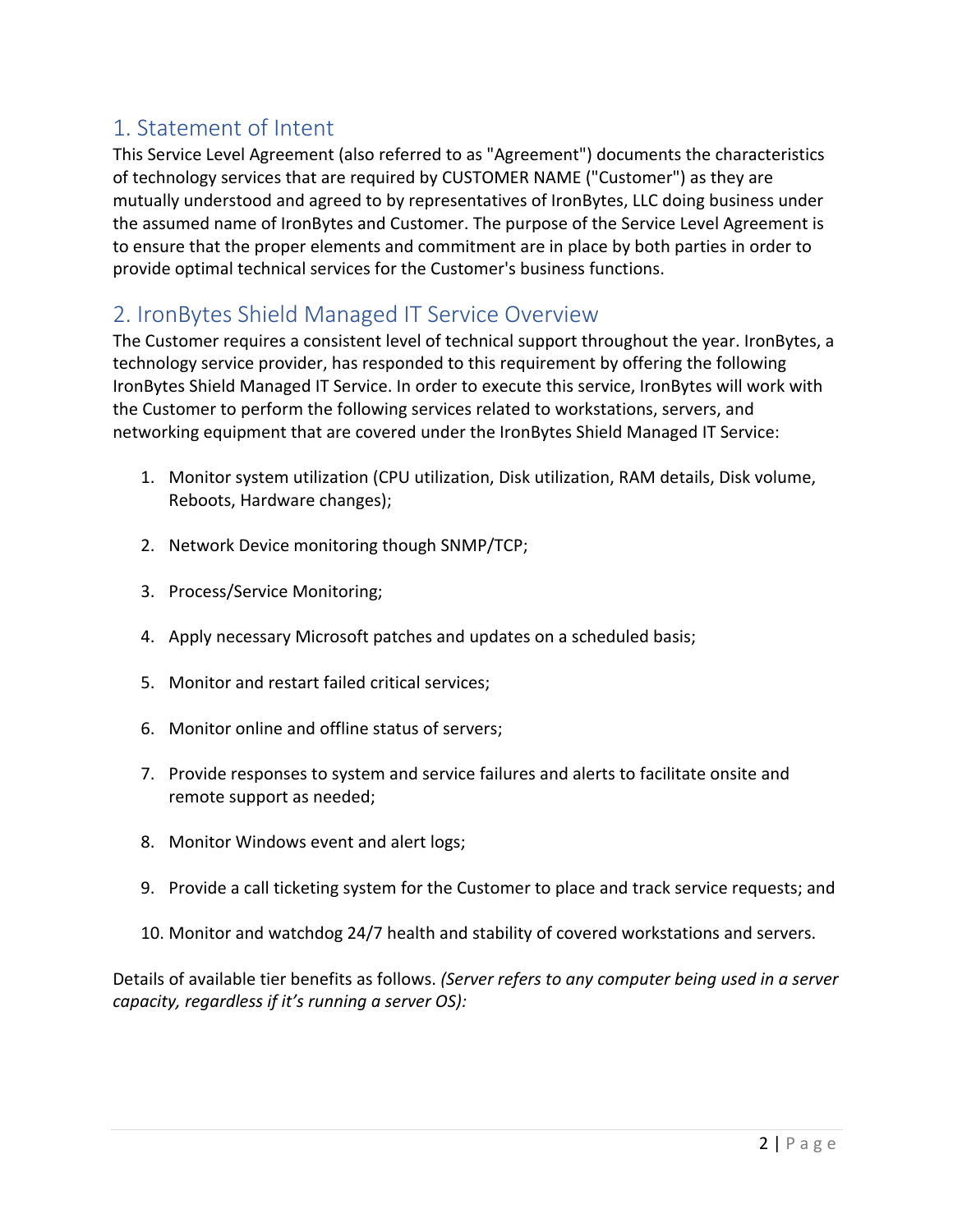#### **Business Essential Tier**

Monitoring agent Remote technician access WebRoot Anti-Virus (if requested by Customer) 24/7 Emailed notification of alerts Automatic Ticket Creation Customer Portal

#### **Business Premium Tier**

All Features of Essential Tier Monthly system report Patch Management Software Compliance Monitoring Asset & Software Reporting Automated Maintenance 1 hour of remote support

#### **Residential Tier**

Monitoring agent Remote technician access WebRoot Anti-Virus (if requested by Customer) 24/7 Emailed notification of alerts Automated Maintenance

#### **Also available (addition costs apply)**

Remote and Onsite Support Online backup Remote and/or Onsite Labor Percentage discounts for blocks of labor

#### 3. Problem Resolution

- 1. IronBytes will make reasonable efforts to resolve a problem using available resources. However, Customer acknowledges that IronBytes does not warrant or represent its capacity to solve every problem encountered.
- 2. If the problem falls outside of the expertise of IronBytes personnel, IronBytes will subcontract the services portion of the fix to a certified outside technician at the Customer's expense. The Customer will be directly responsible for any hardware costs associated with the repair or replacement necessary to remedy the issue.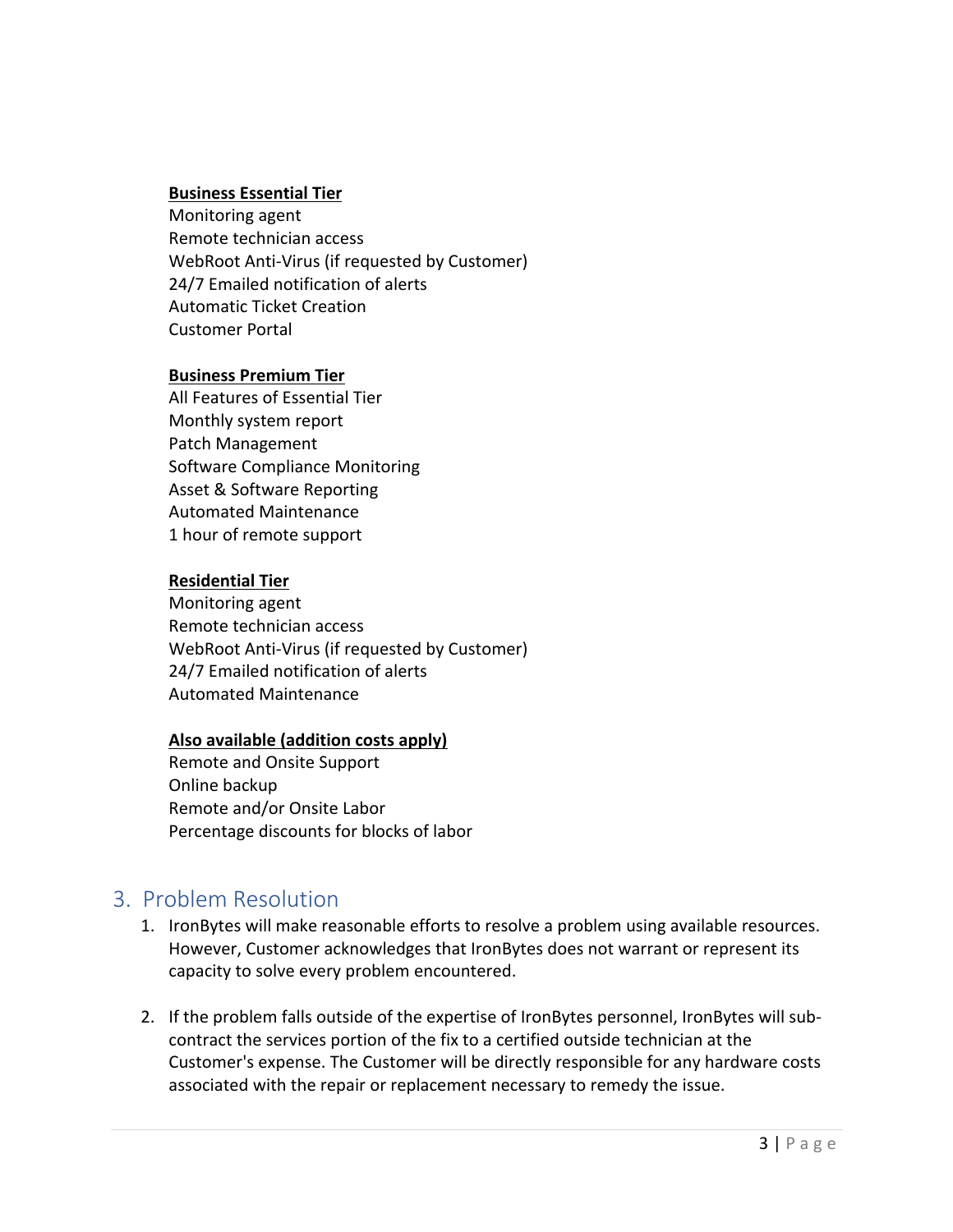- 3. While IronBytes will respond to and attempt to assist the Customer's users in resolving application specific issues, IronBytes does not have "expert" knowledge of how the Customer's business applications are to be used and therefore will rely on the Customer to contact the corresponding software vendor regarding any matter that is application specific.
- 4. The Customer will ensure that a qualified staff member will serve as the primary contact for all application specific issues and will provide a list identifying the responsible individual for each supported application.

# 4. Scheduled Maintenance Window

Regularly scheduled maintenance can cause a service outage or have an impact on performance. Where feasible, the scheduled maintenance will be started after the close of the Customer's business day or as otherwise defined by the Customer's schedule.

# 5. IronBytes Shield Support Response Levels

- 1. All service requests must be entered into IronBytes Shield's ticketing system. If for some reason access to IronBytes Shield's ticketing system is unavailable, the Customer should contact IronBytes using the main line at 269.488.4766.
- 2. The following outlines the severity levels and their response commitments within the Standard Service Availability Schedule as defined in section 6. Depending on the nature of the issue, one of three escalation levels can be assigned to the help request.
	- a. Priority 1 (High) Response time is: 1 hour or less
		- i. A priority 1 issue can be defined as an event where the system is down and multiple users are affected. In general the employee is unable to perform their job until the issue has been resolved.
		- ii. In normal practice, the issue is addressed immediately. In the event that there are multiple priority 1 issues, a queuing process takes place ensuring that the 1 hour or less response time is achieved. It is important to note that although the issue will be responded to there is no guarantee that it can be resolved within an hour. The remedy will commence ASAP.
	- b. Priority 2 (Normal) Response time is: 4 hours or less
		- i. A priority 2 issue is defined as an event where the user is able to work around the issue for the time being. In general the employee is able to perform their job but the identified issue is severely affecting their productivity.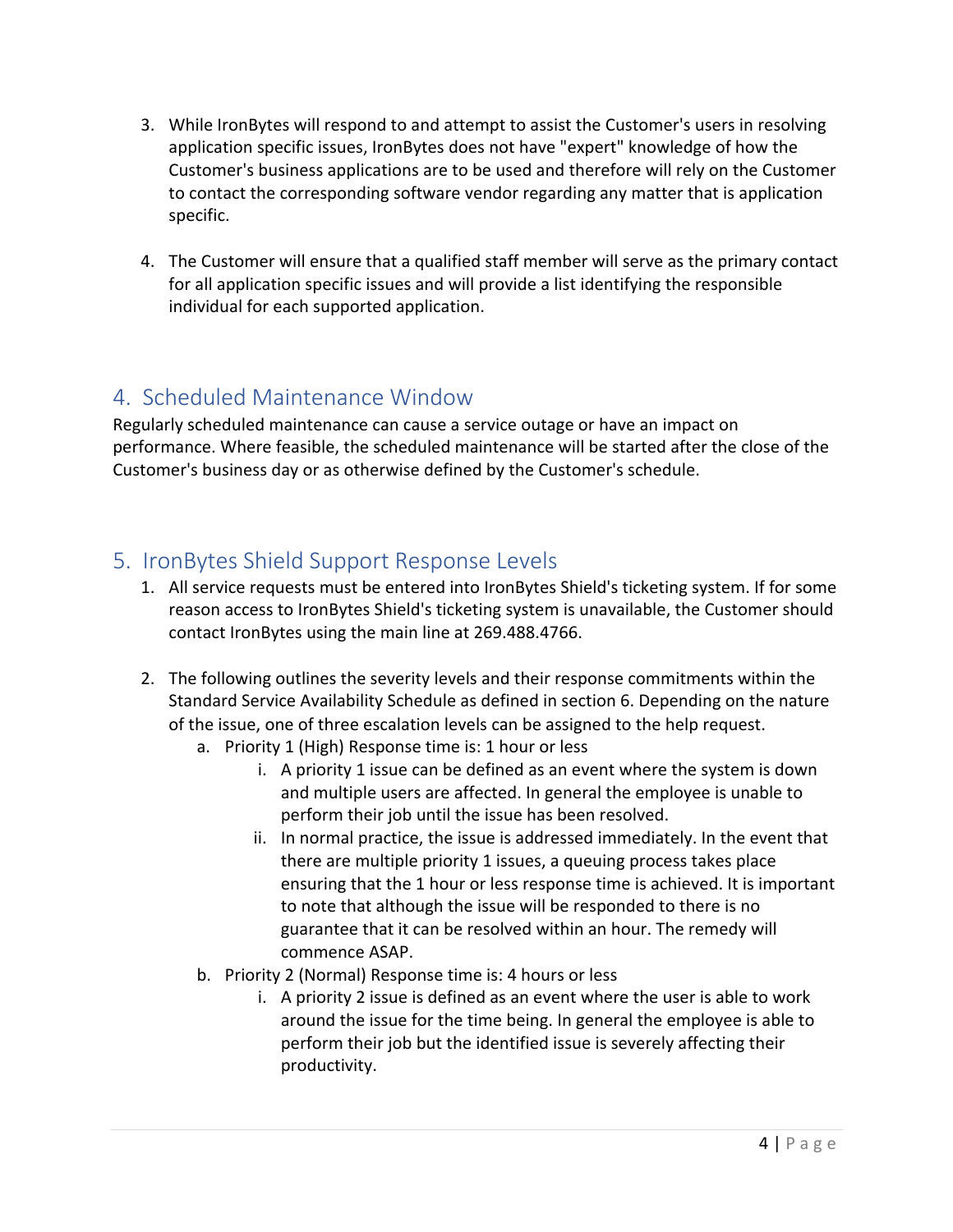- ii. In normal practice, the issue is addressed immediately. In the event that there are multiple priority 2 issues, a queuing process takes place ensuring that the 4 hour or less response time is achieved. It is important to note that although the issue will be responded to there is no guarantee that it can be resolved within a 4 hour time period. The remedy will commence ASAP.
- c. Priority 3 (Low) Response time is: 8 hours or less
	- i. A priority 3 issue may be described as an event where an issue exists, however the user is able to work around the issue for the time being. In general the employee is able to perform their job but the identified issue is moderately affecting their productivity.
	- ii. In normal practice, the issue is addressed immediately. In the event that there are multiple priority 3 issues, a queuing process takes place ensuring that the 8 hour or less response time is achieved. It is important to note that although the issue will be responded to there is no guarantee that it can be resolved within an 8 hour time period. The remedy will commence ASAP.

## 6. Service Availability Periods

- 1. Standard Service Availability Schedule.
	- a. Standard service and support is available year round during normal business hours. Services provided by IronBytes or its subcontractors will be provided during normal business hours
	- b. Monday through Friday excluding IronBytes recognized holidays. Services provided outside of IronBytes standard service times and hours will be considered out of scope and will be billed out at overtime rates if the customer requests it.
- 2. After Hours Service Availability Schedule (Extended Support).
	- a. Throughout the year the Customer may require after hour coverage beyond the normal service availability schedule. IronBytes will provide a list of contacts and phones numbers to the Customer for after hour technical support. After hours rates are as follows: after 5:00pm to before 8:00am M-F and all day Saturday at 1.5 times the standard service rates. Sundays and Holidays are billed out at 2 times the standard service rates.

# 7. Initial Terms of the Agreement

Unless specified in writing 30 days prior to the Agreement end date, this service agreement will automatically renew on an annual basis as outlined in the "Terms and Conditions" Section.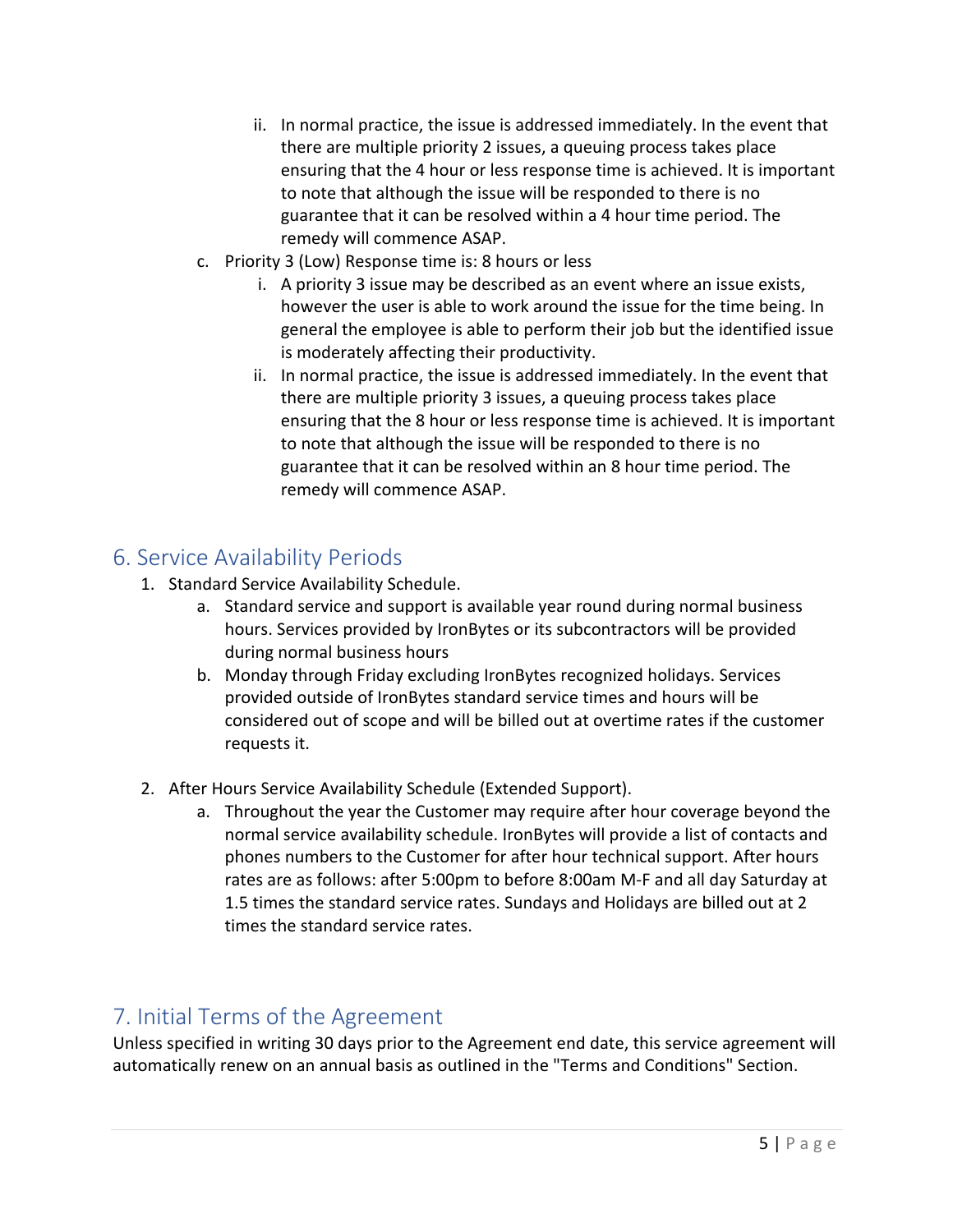# 8. Service Fees and Pricing

The following service fees, terms, and pricing structure shall be in effect for the duration of the service period.

- 1. The Customer will be invoiced for services rendered by IronBytes on a monthly basis.
- 2. The Customer shall pay IronBytes all fees in U.S. dollars within 30 days from the date of IronBytes invoice.
- 3. Payments not received by the due date shall bear a time/price differential of 1.5% on all unpaid balances.
- 4. Onsite time starts once technician is at Customer facility and stops once technician leaves the customer site.
- 5. IronBytes will provide (5) hours of remote support per month for troubleshooting purposes at no additional charge. This time will not rollover from month to month and cannot be used for project related work. Remote troubleshooting support exceeding (5) hours a month will be billed out at standard rates. Onsite troubleshooting will also be billed out at standard rates.
- 6. Each additional PC, laptop or server put on the IronBytes Shield service, outside of the original covered devices, will be billed out on a per unit charge per month based on the per device rate listed in the fees section.

# 9. Licensing Compliance

The Customer is responsible for maintaining valid licenses for all applications, software and hardware within the Customers organization. IronBytes is not responsible for monitoring the Customer's compliance with vendor licensing and will not be responsible or liable for any fines or fees levied against the Customer in the event of noncompliance with vendor licensing agreements.

# 10. Terms & Conditions

The performance of the services described in Sections 2 and 3 of this Service Level Agreement by IronBytes for the Customer is subject to and shall be governed by the following terms and conditions, which are hereby incorporated into this Service Level Agreement:

1. Service Fees. In consideration of the Services outlined in this Agreement, the Customer shall pay IronBytes the service fees in the amounts and at the rates set forth in Section 8. The Customer shall pay all amounts payable to IronBytes hereunder within thirty (30) days of the date of the invoice submitted by IronBytes. If IronBytes undertakes collection or enforcement efforts, the Customer shall be liable for all costs thereof, including, without limitation, reasonable attorney's fees and late charges. IronBytes may suspend or terminate Services for non-payment. Customer shall be responsible for payment of any applicable taxes arising in connection with the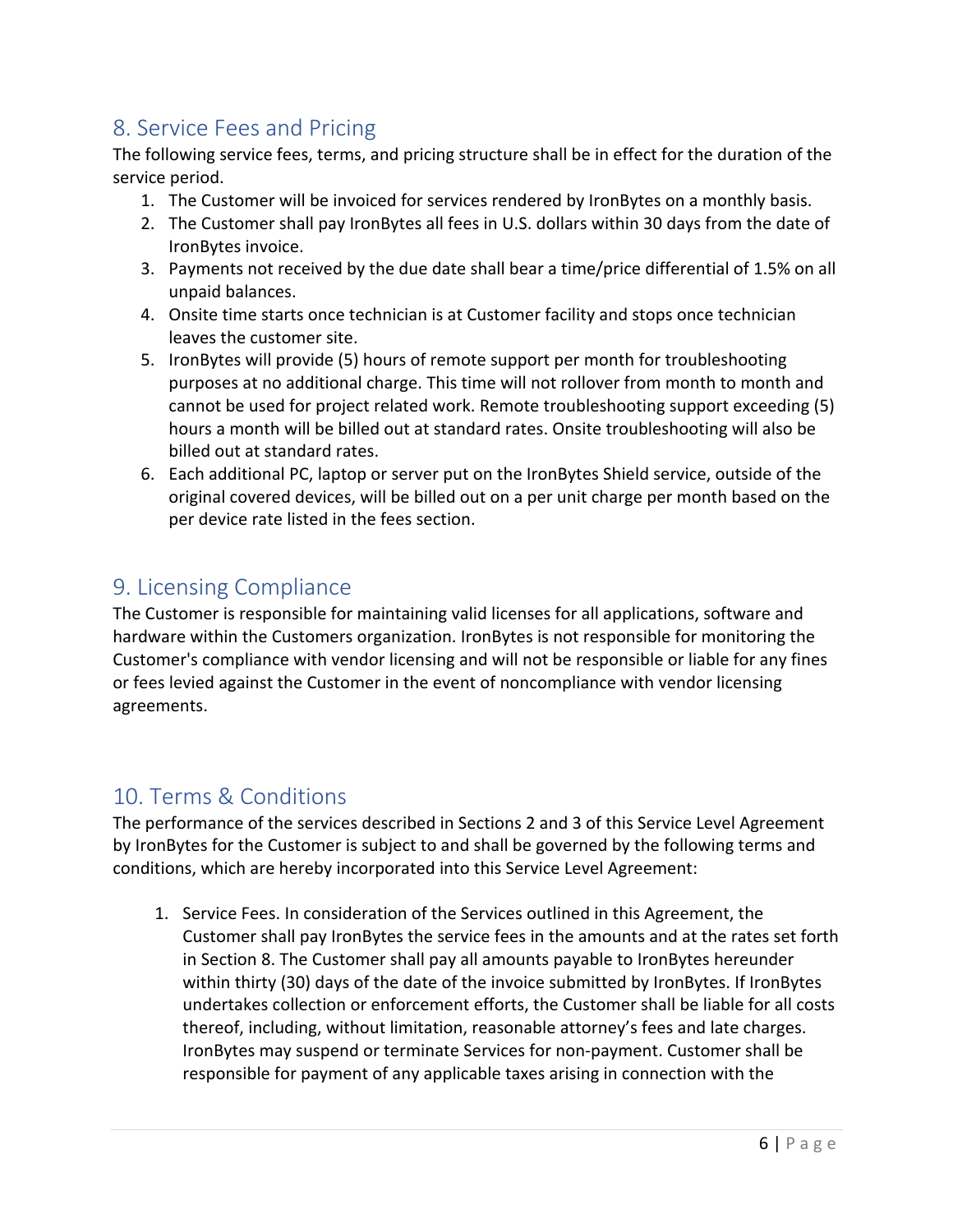transactions contemplated hereby (other than with respect to the income of IronBytes).

- 2. Customer Responsibilities. The Customer shall provide IronBytes with such access to its facilities, networks and systems as may be reasonably necessary for IronBytes to perform the services outlined in this Service Level Agreement. The Customer acknowledges that IronBytes' performance of the services outlined in this agreement is dependent upon Customer's timely and effective performance of its responsibilities hereunder.
- 3. Confidentiality. Except for purposes of this Service Level Agreement, IronBytes shall not use or disclose any proprietary or confidential Customer data derived from the Services hereunder; provided, however, that IronBytes may use general statistics relating to the Service engagement so long as it does not disclose the identity of Customer or make any reference to any information from which the identity of Customer may be reasonably ascertained.
- 4. Non-Solicitation. Customer agrees that during the Initial Term or any subsequent Renewal Term(s) of the Services and for a period of one (1) year after termination thereof, it shall not directly or indirectly solicit, hire or otherwise retain as an employee or independent contractor any employee of IronBytes that is or was involved with or part of the services rendered under the Service Level Agreement. Client agrees that if it violates this paragraph, Client shall pay, within ten (I0) days of the hiring of any IronBytes employee, thirty percent (30%) of the IronBytes technician's first year salary as a fee to IronBytes for the solicitation and hiring of any IronBytes employee.
- 5. Intellectual Property. Intellectual property rights arising from the services provided hereunder shall remain the property of IronBytes. Nothing contained in this Service Level Agreement shall be construed to transfer, convey, restrict, impair or deprive IronBytes of any of its ownership or proprietary interest or rights in technology, information or products that: (a) existed prior to the provision of deliverables under this Service Level Agreement; or (b) that may be independently developed by IronBytes outside the scope of this Service Level Agreement and without use of any of Client's confidential or otherwise restricted material or information hereunder.
- 6. Warranties/Disclaimer. IronBytes shall perform the Services outlined in this Agreement in a professional manner. IronBytes is not the manufacturer of any of the software, tools and/or products utilized in connection with this Service Level Agreement. IronBytes shall, however, make available to Customer any warranties made to IronBytes by the manufacturers of the software, tools and/or products utilized by IronBytes in connection with the Services hereunder, to the extent transferable and without recourse.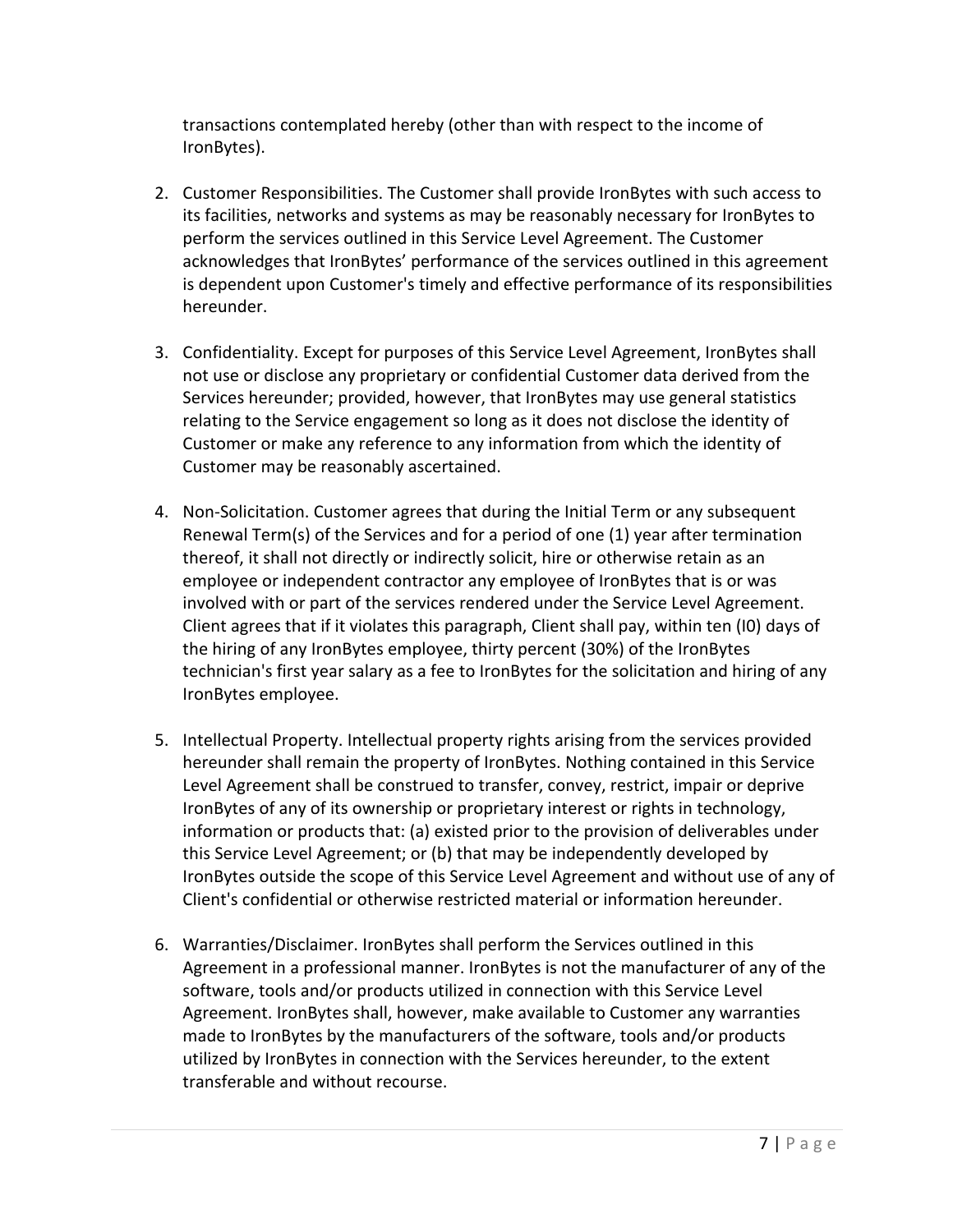EXCEPT AS EXPRESSLY SET FORTH HEREIN, IronBytes IS NOT REPRESENTING IN ANYWAY THAT THE SERVICES WILL BE UNINTERRUPTED OR ERROR-FREE OR THAT ANY INFORMATION, SOFTWARE OR OTHER MATERIALS ACCESSIBLE THROUGH THE SERVICES IS FREE OF VIRUSES, WORMS, TROJAN HORSES, OR OTHER HARMFUL COMPONENTS. EXCEPT AS EXPRESSLY PROVIDED UNDER THIS AGREEMENT, IronBytes MAKES NO EXPRESS OR IMPLIED WARRANTIES OF ANY KIND, INCLUDING, BUT NOT LIMITED TO, IMPLIED WARRANTIES OF MERCHANTABILITY OR FITNESS FOR A PARTICULAR PURPOSE REGARDING ANY MERCHANDISE, INFORMATION OR SERVICE PROVIDED THROUGH IronBytes, SAID WARRANTIES BEING EXPRESSLY DISCLAIMED. NO ADVICE OR INFORMATION GIVEN BY IronBytes, ITS AGENTS, EMPLOYEES, AFFILIATES OR CONTRACTORS SHALL CREATE A WARRANTY.

7. Limitation of Liability. THE SERVICES AND WORK PRODUCT OF IronBytes ARE SOLD AND/OR PROVIDED "AS IS". IN ALL CIRCUMSTANCES, THE MAXIMUM LIABILITY OF IronBytes, ITS DIRECTORS, OFFICERS, EMPLOYEES, AGENTS, SUBCONTRACTORS AND AFFILIATES, FOR ANY AND ALL CAUSES OF ACTION WHATSOEVER, WHETHER IN CONTRACT, TORT, EQUITY OR OTHERWISE, TO CUSTOMER FOR DAMAGES, IF ANY, SHALL IN NO EVENT EXCEED THE TOTAL OF THE FEES PAID TO IronBytes HEREUNDER BY CUSTOMER. IN NO EVENT SHALL IronBytes BE LIABLE TO CUSTOMER FOR ANY DAMAGES RESULTING FROM OR RELATED TO ANY FAILURE OF THE SOFTWARE OR SERVICES, INCLUDING, BUT NOT LIMITED TO, LOSS OF DATA OR CONTENT, LOST PROFITS, BUSINESS INTERRUPTION, OR ANY INDIRECT, INCIDENTAL, SPECIAL, CONSEQUENTIAL, EXEMPLARY OR PUNITIVE DAMAGES ARISING OUT OF OR RELATED TO THIS SERVICE LEVEL AGREEMENT OR THE PERFORMANCE OR BREACH HEREOF.

IF CUSTOMER IS DISSATISFIED WITH THE SERVICES OR ANY OF ITS TERMS, CONDITIONS, RULES, POLICIES, GUIDELINES, OR PRACTICES OF IronBytes, CUSTOMER MUST NOTIFY IronBytes IN WRITING AND ALLOW IronBytes A MINIMUM OF TEN (I0) DAYS (OR SUCH LONGER PERIOD AS IronBytes MAY REASONABLY REQUIRE) TO CORRECT THE BASIS FOR THE DISSATISFACTION

8. Use of Services. Customer shall not use any Service to invade another person's privacy; unlawfully use, possess, post, transmit or disseminate obscene, profane or pornographic material; post, transmit, distribute or disseminate offensive or objectionable; unlawfully promote or incite hatred; or post, transmit or disseminate objectionable information, including, without limitation, any transmissions constituting or encouraging conduct that would constitute a criminal offense or give rise to civil liability. Customer shall also not use any Service to (i) achieve unauthorized access to any computer systems, software, data, or any confidential or proprietary material of any other person, without the knowledge and consent of such person, (ii) upload, post, publish, transmit, reproduce, or distribute in any way, information, software or other material obtained through any Service that is protected by copyright, or other proprietary right, or derivative works with respect thereto, without obtaining permission of the copyright owner or right holder, or (iii) restrict, inhibit or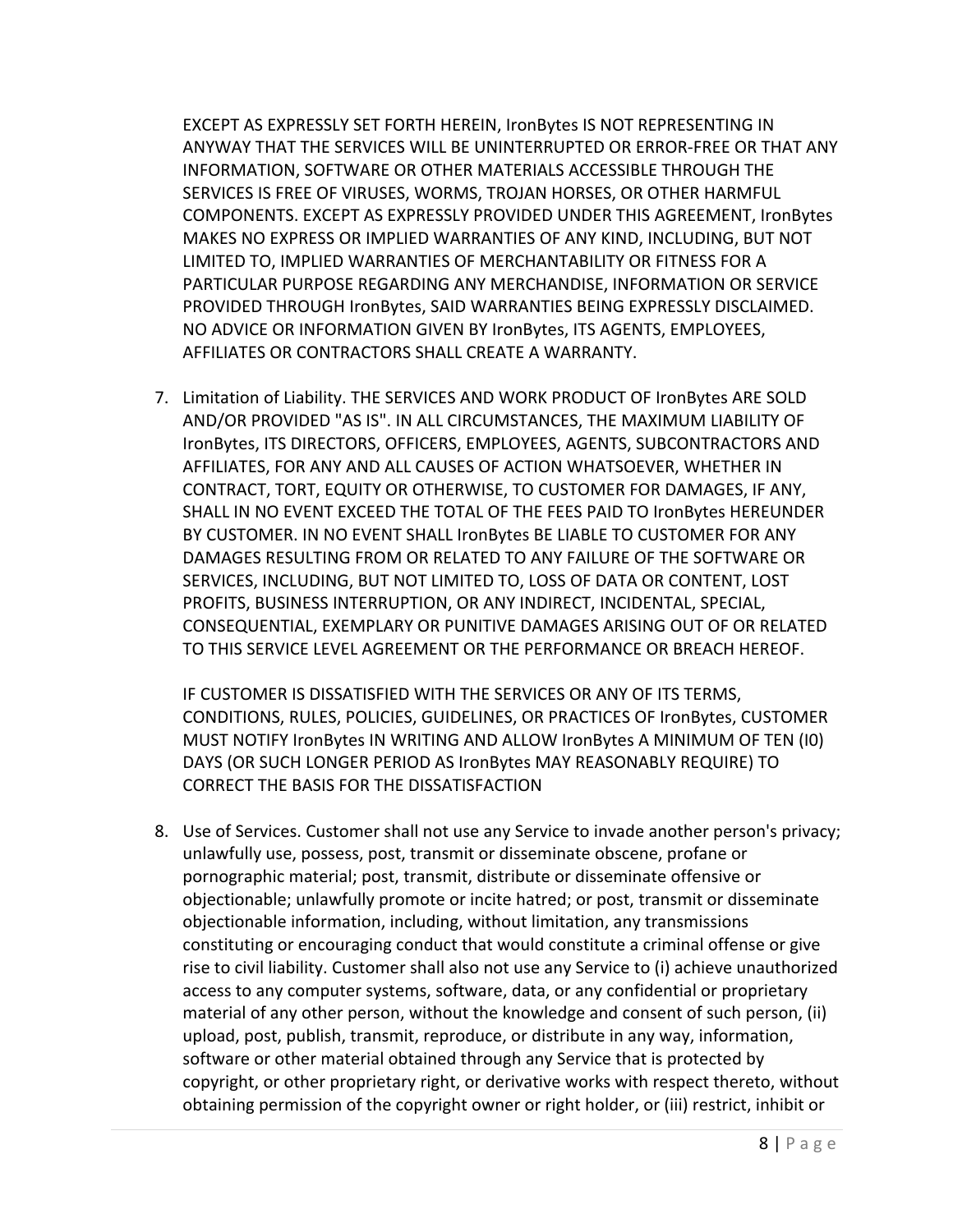otherwise interfere with the ability of any other person to use or enjoy the use of any Service or the Internet, including, without limitation, posting or transmitting any information or software that contains a virus, lock, key, bomb, worm, Trojan horse or other harmful or debilitating feature.

- 9. Indemnification/Hold Harmless. Customer agrees to indemnify, defend and hold IronBytes harmless from any liability or loss (including reasonable attorney fees) in connection with any actual or alleged damages to any person or property that arises out of this Agreement and/or the use and/or misuse of the services and/or products provided. Under such circumstances, IronBytes shall promptly notify Customer in writing of any claim or suit, and Customer shall have the sole control of the defense and all related settlement negotiations. To the extent necessary to assist Customer in the defense of any claim or suit, IronBytes will provide the Customer with commercially reasonable assistance, information (with the exception of privileged or confidential information) and authority necessary to perform Customer's obligations under this paragraph. Customer shall reimburse IronBytes for any reasonable expenses incurred by IronBytes in providing such assistance.
- 10. Termination. Customer acknowledges that the damages that IronBytes will suffer upon Customer's breach of this Agreement, or upon Customer's early termination of this Agreement (i) will be difficult to precisely determine, but (ii) will be substantial. Consequently, the Customer acknowledges that the liquidated damages set forth in this section represent reasonable estimates of the actual damages that IronBytes would suffer upon Customer's breach of this Agreement, or upon Customer's early termination of this Agreement.
	- a. Definition of Customer's Termination for Cause. For purposes of this Agreement, Customer may terminate this Agreement for "cause" only in the event that IronBytes has fully breached a material term or condition of this Agreement, and the alleged breach remains uncured for a period of 30 days following IronBytes' receipt of written notice from Customer which details all aspects of the alleged breach. If at the conclusion of the 30-day notice period, IronBytes and Customer disagree as to whether (i) IronBytes breached a material term of this Agreement; or (ii) IronBytes substantially cured the alleged material breach; then, IronBytes may elect to have the disagreement resolved through arbitration proceedings.
	- b. Definition of IronBytes' Termination for Cause. For purposes of this Agreement, IronBytes may terminate this Agreement for "cause" only in the event that Customer has breached a material term or condition of this Agreement, and the alleged breach remains uncured following Customer's receipt of written notice from IronBytes, which details all aspects of the alleged breach, for a period of 30 days for nonpayment breaches and 5 days for payment breaches. If at the conclusion of the relevant notice period, Customer and IronBytes disagree as to whether (i) Customer breached a material term of this Agreement; or (ii) Customer substantially cured the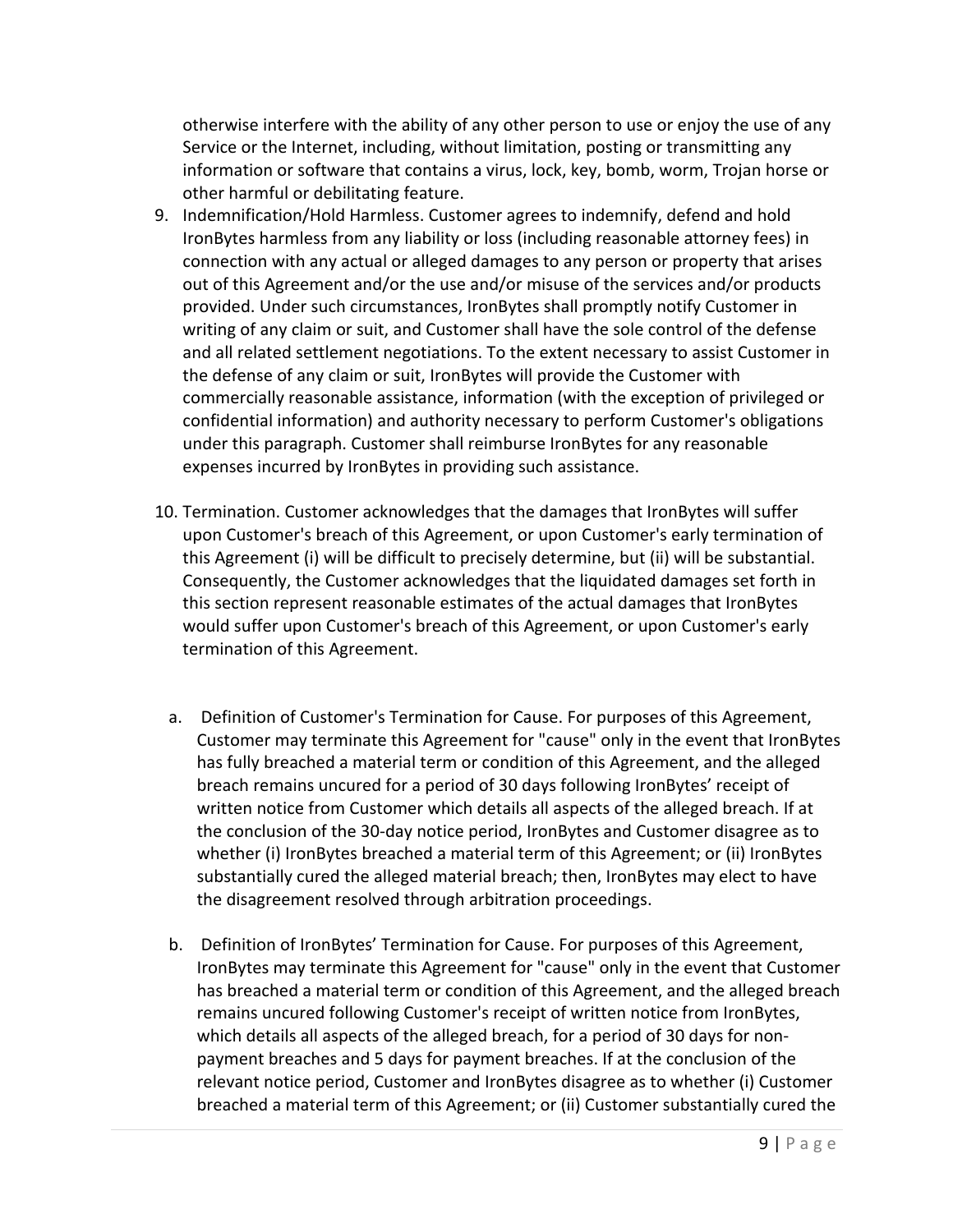alleged material breach; then IronBytes may elect to have the disagreement resolved through arbitration proceedings.

- c. Customer's Termination of this Agreement without Cause. During the initial term, the Customer may terminate this Agreement without cause by providing IronBytes with written notice of termination, termination to be effective on the last day of the 30 days following the date of notification. Customer agrees that, upon termination of this Agreement without cause as outlined above, Customer shall pay IronBytes all of the following: (i) Any outstanding, unpaid monthly monitoring fees calculated as of the date of termination (ii) all fees, cancellation costs or penalties which IronBytes or Customer may owe to third parties; and (iii) any and all fees and costs, including without limitation, labor costs of IronBytes or any other required person or entity, in connection with any transition services which IronBytes provides on behalf of Customer.
- d. Customer Termination for Cause. In the event that Customer terminates this Agreement for cause, Customer shall not be required to pay any monthly monitoring fees following the effective date of termination, and IronBytes shall assume the reasonable cost of transitioning Customer to another service provider, if any.
- e. IronBytes Termination Without Cause. IronBytes may terminate this Agreement without cause effective 30 days from the date IronBytes provides written notice to Customer. In the event IronBytes terminates this Agreement without cause, Customer shall not be required to pay any monthly monitoring fees following the effective date of termination under this paragraph, and IronBytes shall assume the reasonable cost, only, of transitioning Customer to another service provider.
- f. IronBytes Termination for Cause. In the event that IronBytes terminates this Agreement for cause, then Customer must pay IronBytes all of the following: (i) Any outstanding, unpaid monthly monitoring fees calculated as of the date of termination, (ii) All fees, cancellation costs or penalties which IronBytes or Customer may owe to third parties; and (iii) Any and all fees and costs, including without limitation, labor costs of IronBytes or any other required person or entity, in connection with any transition services which IronBytes provides on behalf of Customer. Customer agrees and acknowledges that IronBytes is under no obligation to perform any transition services for Customer until Customer pays all amounts owed under this paragraph
- g. Option to Renew. This agreement will automatically renew on an annual basis. The Customer can opt out of this auto renewal by notifying IronBytes in writing 30 days prior to the contract end date. The Renewal Term shall be on the same terms and conditions as stated in this Agreement except that the Service Fees and Pricing in Section 8 of this Agreement shall be determined by mutual agreement of the parties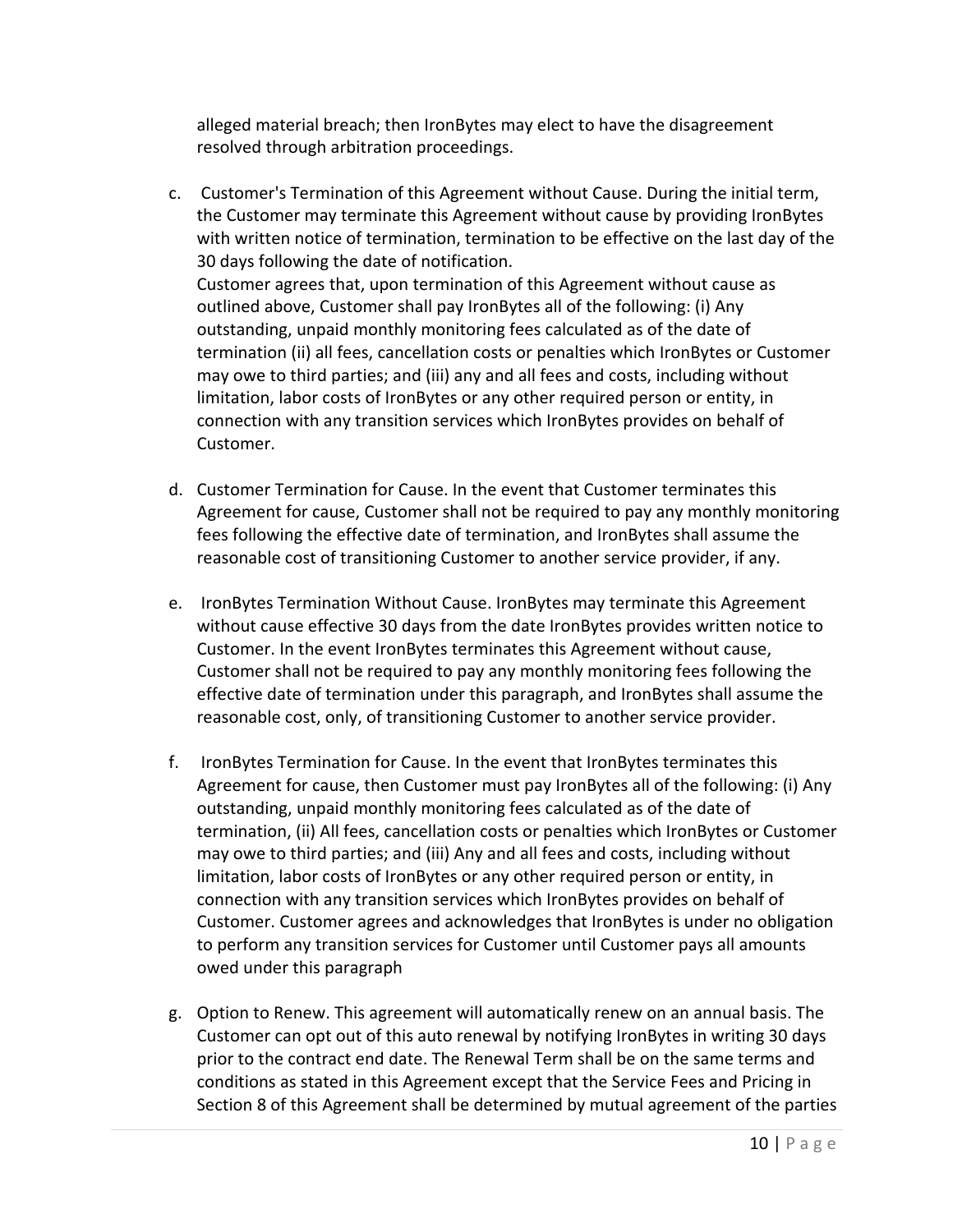for the Renewal Term. If the parties cannot agree on the Service Fees and Pricing by a date thirty (30) days before the existing term of the Agreement expires, this option shall terminate and the Agreement shall expire at the end of the Initial Term.

- h. Expiration of Agreement. At the expiration of the Initial Term or any subsequent Renewal Term, Customer shall pay all fees and costs, including, without limitation, the labor costs of IronBytes or any other required person or entity for the performance of any transition services which IronBytes provides on behalf of Customer. IronBytes shall discontinue the Services at midnight on the last day of the term of this Agreement.
- i. Transition/Migration. Following any termination of this Agreement, and subject to Customer's payment of all amounts due, the parties shall cooperate with each other to attempt to minimize the effects of the termination on Customer's business and attempt to minimize Customer's expenses related to the transition of the Services to another service provider, if any. Customer will refrain from any disparaging comment or statements about IronBytes to any other person or entity, in order to facilitate the transition in a courteous and professional manner. Access to IronBytes systems and facilities and the process or method of migration out of IronBytes, shall be subject to IronBytes final, written approval.

## 11. Miscellaneous.

- a. Amendment. This Agreement may be modified only by a writing that expressly sets forth both parties' intent to modify this Agreement, and which is signed by both parties' authorized representatives. Any purchase order, service order or other ordering document shall not modify this Agreement, nor have any legal effect.
- b. Authority. Customer represents and warrants to IronBytes that the individual signing this Agreement on Customer's behalf has the complete and full right, power, and authority to enter into this Agreement and to perform all of its obligations in accordance with its provisions.
- c. Captions and Headings. The headings and captions in this Agreement are included as a matter of convenience and shall not be construed as a substantive part of this Agreement.
- d. Counterparts and Facsimile Signatures. This document may be signed in one or more counterparts, each of which shall be deemed an original but all of which together shall constitute one and the same agreement, even though all the parties are not signatories to the original or the same counterpart. On request of either party, each of the parties shall sign a sufficient number of counterparts so that each party will receive a fully executed original. A facsimile signature shall be deemed an original.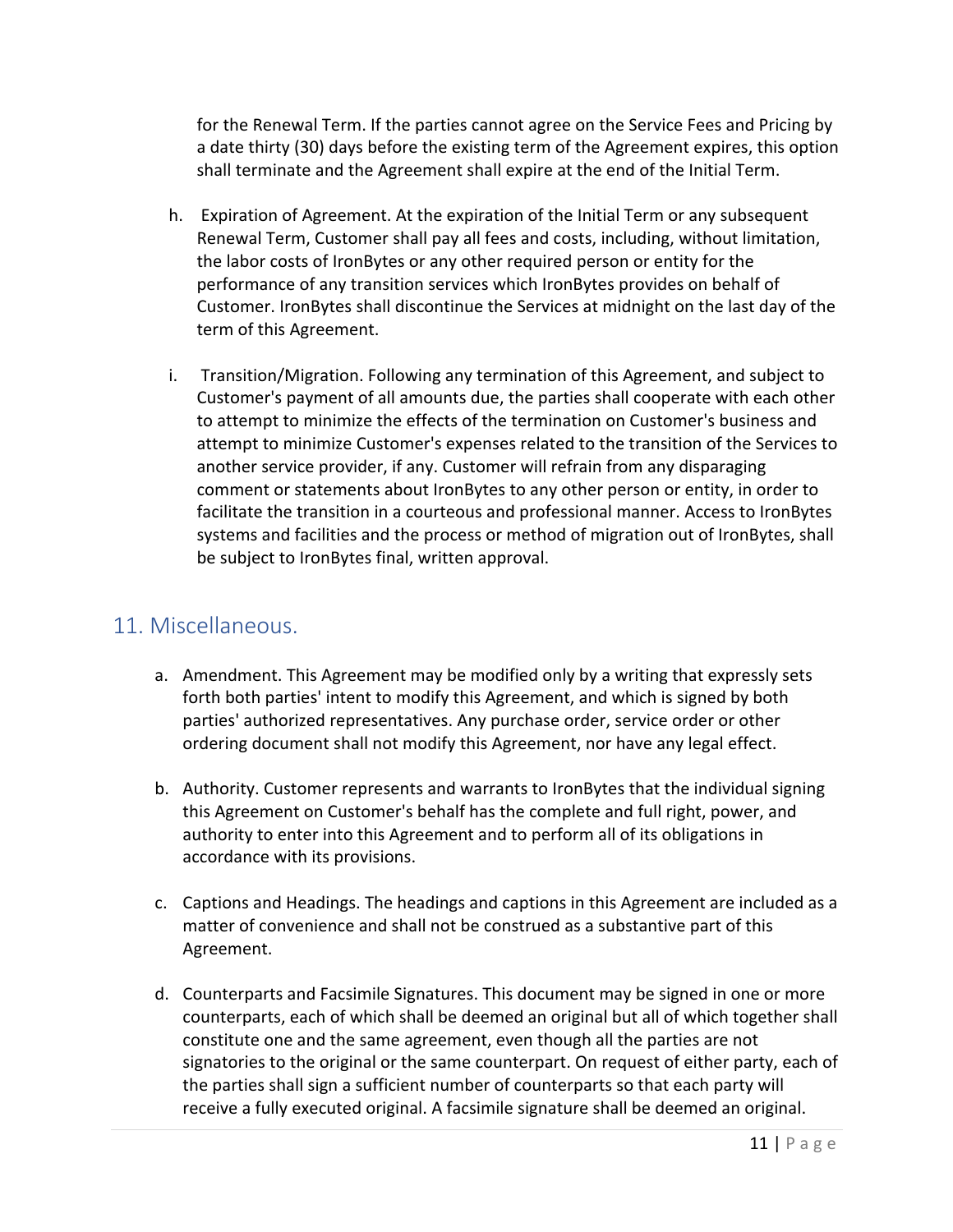- e. Entire Agreement. This Agreement contains the entire understanding between the parties pertaining to the subject matter of this Agreement and supersedes and replaces all prior or existing written and oral agreements, including contemporaneous agreements, between the parties and/or their representatives pertaining to the subject matter of this Agreement.
- f. Savings Clause. If any provision of this Agreement or its application is held to be invalid, void, or illegal, that provision shall be severed and the remainder of this Agreement shall not be affected. Such a finding shall in no way affect, impair, or invalidate any other provision of this Agreement, which shall remain in full force and effect.
- g. Assignment. This Agreement may not be assigned or transferred by the Customer without the prior written consent of IronBytes.
- h. Independent Contractor. The parties agree that their relationship status is that of independent contractors.
- i. Limitations Period. All disputes involving or arising under this Agreement must be commenced within one (1) year after the cause of action has accrued.
- j. Governing Law. This agreement shall be governed by and enforced in accordance with the laws of the state of Michigan.
- k. Force Majeure. IronBytes will not be deemed to be in default of any provision of this Agreement, or for failure of performance, resulting from acts or events beyond its control. Such acts shall include, but are not limited to, acts of God, civil or military action or inaction, civil disturbance, war, strikes, labor disputes, fires, epidemics, other catastrophes or natural disasters, unavailability of personnel, services, materials, power, or communication, or other events or causes beyond IronBytes reasonable control.
- l. Successors. This agreement shall be binding upon it and inure to the benefits of the Customer and its receptive errors, representatives, successors, and permissible assigns.
- m. Waiver. The waiver by IronBytes of the breach of any provision of this Agreement by the Customer shall not operate or be constructs construed as a waiver of any subsequent breach.
- n. Notices. All notices must be in writing and send either by hand delivery, messenger, certified mail, return receipt requested, overnight courier, or by facsimile or by email